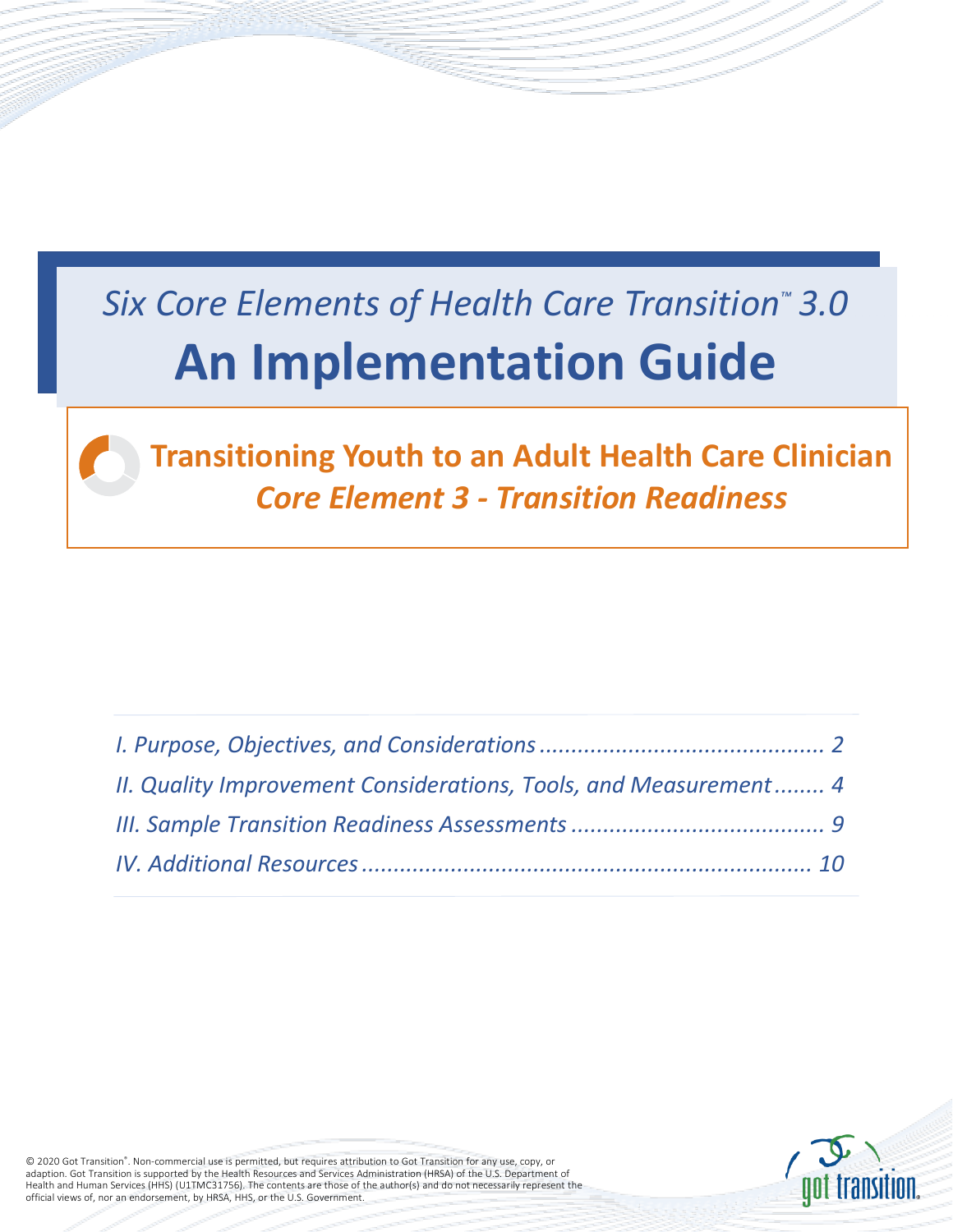## *I. Purpose, Objectives, and Considerations*

#### <span id="page-1-0"></span>Purpose

Transition readiness is the third element in the Six Core Elements of Health Care Transition™ (HCT). Use of a standardized transition readiness assessment (TRA) to assess youths' HCT readiness skills is helpful in engaging youth and parents/caregivers to set health priorities, addressing self-care skill needs to prepare them for an adult approach to care at age 18, and preparing them to independently use health care services. Clinicians can use the results of the TRA to jointly develop a plan of care with youth and parents/ caregivers. Clinicians should begin conducting TRAs at age 14 to 16 and continue throughout the HCT period until the youth has transferred. The final TRA should be included in the transfer package and sent to the receiving adult clinician. The TRA should be at the appropriate reading level, offered in languages common among your clinic population, and concise (no more than one page). *See [sample TRAs in](#page-8-0) the references and [in Section III.](#page-8-0)*

## **Objectives**

*Conduct* regular TRAs, beginning at age 14 to 16, to identify and discuss with youth and parent/caregiver their needs for self-care and how to use health care services.

*Offer* education and resources on needed skills identified through the TRA.

## **Considerations**

#### **CONTENT**

#### *What information might be considered in assessing transition readiness?*

#### **Below are some questions and ideas to think about.**

- *Consider the patient population in your practice/system. What HCT skills and knowledge about health care services do they need to learn?*
- *Decide if only the youth or if both the youth and parent/caregiver will complete the TRA.*
- Review existing TRAs. Decide if you can use an existing TRA, if you need to customize one, or if a *new TRA will need to be developed.*
- *Several TRAs are available; several are disease specific, including ones for youth with intellectual and developmental disabilities. The 2018 Clinical Report on HCT includes a list of published TRAs.<sup>1</sup> For examples of some subspecialty disease TRAs from the American College of Physicians subspecialty societies, see Section III.*
- *Got Transition's TRA contains two motivational interviewing questions. Consider adding them to your selected TRA:*
	- o *How important is it to you to move to a doctor who cares for adults before age 22?*
	- o *How confident do you feel about your ability to move to a doctor who cares for adults before age 22?*
- *Have the youth complete the TRA several times during the HCT preparation process, beginning at age 14 to 16, usually as part of routine preventive or chronic care.*
- *Use the TRA both as a discussion tool and to plan for HCT skill-building education.*
- It is important to note that TRAs do not predict HCT success. As of June 2020, the available TRAs *have not been externally validated.*

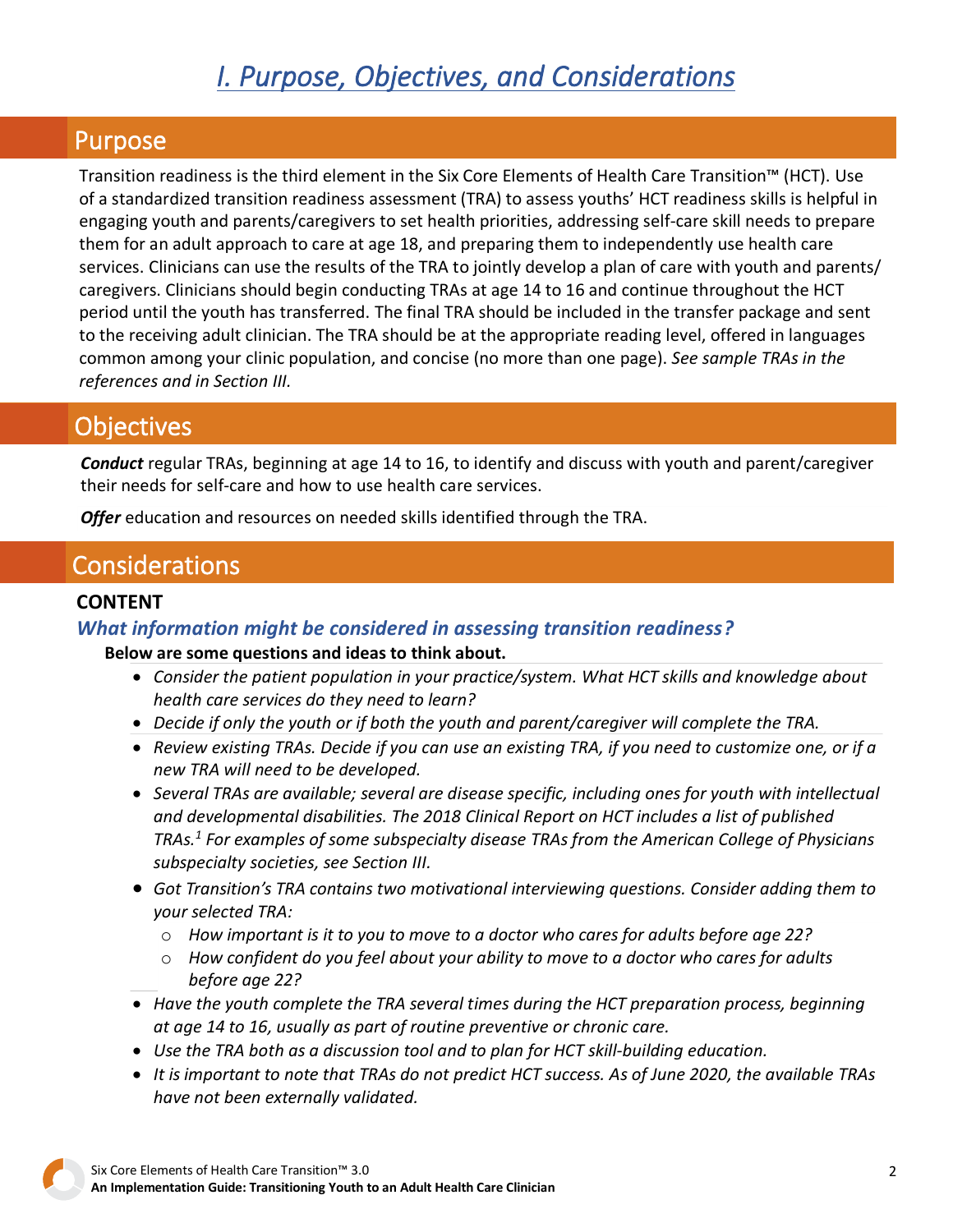#### **PROCESS**

#### *What is the process to implement assessment of transition readiness?*

#### **Below are some questions and ideas to think about.**

- *If an available TRA has been customized or your practice/system has developed its own, check* that the reading level is appropriate and do a test with 3-4 youth in your practice (who will be *receiving the TRA) of different ages and educational levels to see if they have any difficulty understanding the questions or specific words. If so, make needed changes to the TRA and test again. A similar approach should be taken if the practice/system decides to also have parents/caregivers complete a TRA.*
- *Once the TRA(s) are ready for use, identify and test the clinic process for conducting it. Below are some questions and ideas to think about.*
	- o *Identify eligible youth needing a TRA and decide:*
		- *How often will it be offered? Every year? Every other year?*
		- *Will it be sent to the youth and parent/caregiver before the visit via mail, email, or the EMR portal and the completed form be brought to the clinic visit?*
		- Will it be completed in the clinic at the time of the visit? Will it be completed in a paper *form? If yes, determine who will incorporate the completed TRA into the medical record.*
		- *Who will administer the TRA in the clinic? Will it be completed in the waiting room or while waiting for the clinician in the clinic room?*
		- *Will the parents/caregivers be present (if there is no legal supported decision-making document) when youth is completing the TRA or will the youth complete it on their own?*
		- *Who fills out the TRA when there is a legal supported decision-making agreement in place?*
	- o *Will it be completed via a tablet during the visit, and if so, will the results be incorporated into the EMR? Who will assist the youth to prioritize needed skill-building education?*
	- o *Who will incorporate the needed skills into an HCT plan of care (for more information about an HCT plan of care, see the implementation guide for Core Element 4)?*
	- o *Who will offer the identified needed education?*
	- o *What materials or online resources are available in the practice for education around the needed skills for the youth/parent/caregiver?*
	- o *Determine how education will be incorporated into follow-up appointments and documented in the medical record.*
- *Create a written document to describe the clinic process that each eligible patient will follow to complete the TRA process.*
- *Educate all team members/staff about the process.*

<sup>1.</sup> White PH, Cooley WC, Transitions Clinical Authoring Group, American Academy of Pediatrics, American Academy of Family Physicians, American College of Physicians. Supporting the health care transition from adolescence to adulthood in the medical home. *Pediatrics*. 2018;142(5);e20182587.

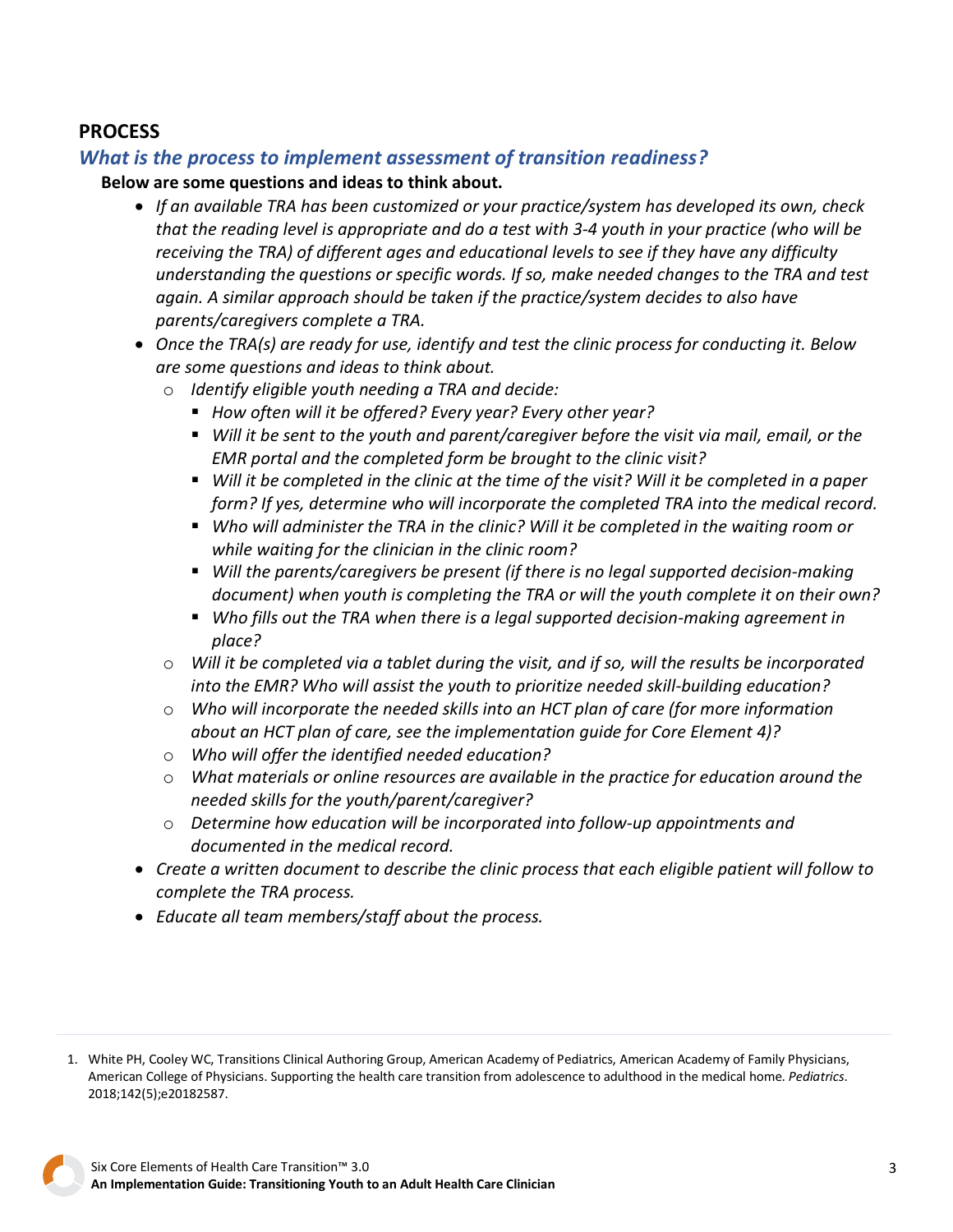## <span id="page-3-0"></span>Quality Improvement Considerations

*What should be thought about when forming a team?* (See *Successful Teams* in the *[QI Primer](https://gottransition.org/6ce/quality-improvement-primer)*)

- Include a representative from all areas of your practice
- Include a youth/parent/caregiver whenever possible
- Depending on what you are aiming to improve, consider any ad hoc members you might need (e.g., information services, lab, pharmacy, supply distribution, etc.)
- Schedule meetings or huddles

#### *What is the Model for Improvement?*

The Model for Improvement (see *Model for Improvement in the [QI Primer](https://gottransition.org/6ce/quality-improvement-primer)*) is an approach to process improvement, developed by Associates in Process Improvement, which helps teams accelerate the adoption of proven and effective changes. The figure here illustrates the three questions that make up the Model for Improvement. This is a simple but robust model widely used for improvement in many industries, including health care.



*Adapted from Langley GL, et al. The Improvement Guide: A Practical Approach to Enhancing Organizational Performance, 2nd ed. San Francisco: Jossey-Bass Publishers, 2009.*

As you continue to work through this document and the Six Core Elements, you will find that the QI tools and other items below have been customized to each Element for each kind of practice. However, you will find the basic team considerations described above remain the same for most if not all of your QI work.

## Quality Improvement Tools

The most important QI tools to guide a team's improvement work include *Tools 1-5* listed below. Using these tools in the following order will increase your chances of success, but teams can make modifications as needed. For more information and examples, see *Tools for Improvement* in the *[QI Primer](https://gottransition.org/6ce/quality-improvement-primer)*.

- *Tool 1: An aim statement* is a fundamental element of this model and answers the question of what you are trying to accomplish.
- *Tool 2: Key driver diagrams* allow teams to visualize the relationship between the project aim and contributing factors, helping them determine key actions necessary to meet this aim.
- *Tool 3: Process flow maps* can help you visualize the steps in your change process.
- *Tool 4: The simplified failure mode and effects analysis* form helps teams recognize what problems might arise in each step of the process and think of possible solutions.
- *Tool 5: Plan-Do-Study-Act (PDSA) cycles* allow teams to trial and learn from their process changes. Using Tools 1-4 before initiating a PDSA cycle helps teams assess root causes before jumping to solutions.

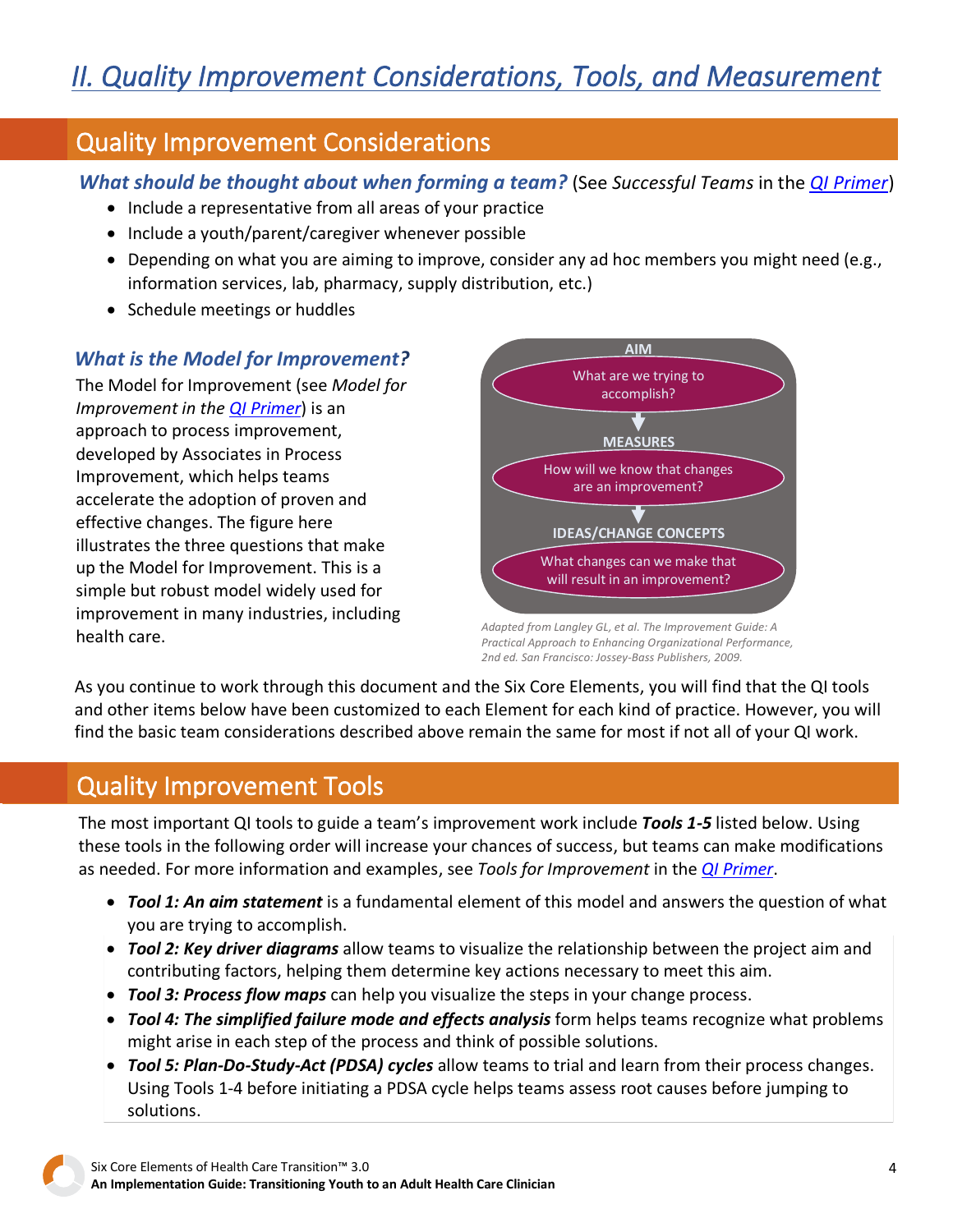#### *Tool 1: Aim Statement*

The aim statement is a written statement that describes the improvement effort and includes the rationale for doing the work, the target population, the time period of the work, and measurable numeric goals. For more information and examples, see *Model for Improvement* in the *[QI Primer](https://gottransition.org/6ce/quality-improvement-primer)*.

#### *Example Aim Statement*

We aim to improve care for patients with sickle cell disease by implementing a readiness assessment and assess gaps identified. By [insert date], 90% of patients will have a readiness assessment and 80% of patients identified will have gap addressed.

*Tool 2: Key Driver Diagram*

Key driver diagrams (KDDs) require teams to identify their theories or "key drivers" which lead to outcomes. They help teams see relationships and organize work, especially in complex systems. They are frequently used for analysis, organization, and communication to direct improvement work. For more information and examples, see *Tools for Improvement* in the *[QI Primer](https://gottransition.org/6ce/quality-improvement-primer)*.



Adapted from ST3P UP, a collaborative sponsored by Patient Centered Outcomes Research Institute® (PCORI) Award MCSC-1608-35861 Titled A Comparative Effectiveness of Peer Mentoring Versus Structured Education Based Transition [Programming](https://www.pcori.org/research-results/2017/comparing-transitional-care-teens-and-young-adults-sickle-cell-disease-and) For The Management Of Care *Transitions In Emerging Adults With Sickle Cell Disease.*

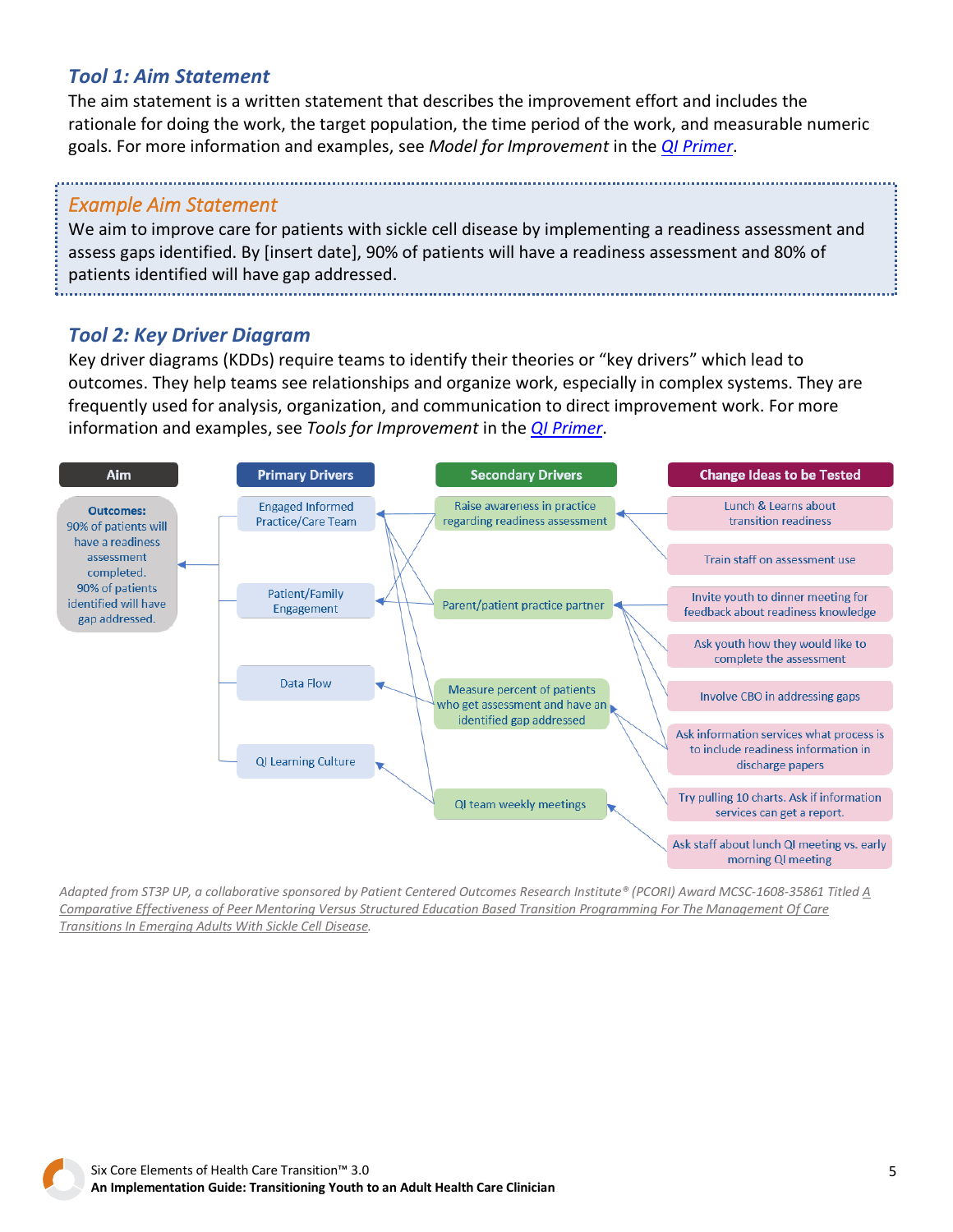#### *Tool 3: Process Flow Map*

A flow map is a visual display of the separate steps in a process placed in sequential order. It is extremely helpful in documenting different views of the same process. It can show the sequence of actions, materials/inputs entering and leaving the process, decision points, and people involved. Flow maps can be used to document steps in the process of either how things are or how things could be. Posting the flow map gives staff an opportunity to clarify the steps in the process and can uncover conflicting understandings. For more information and examples, see *Tools for Improvement* in the *[QI Primer](https://gottransition.org/6ce/quality-improvement-primer)*.



#### *Tool 4: Simplified Failure Mode and Effects Analysis (sFMEA)*

Simplified Failure Mode and Effects Analysis (sFMEA) is a proactive method for evaluating a process to identify where and how it might fail and to assess the relative impact of different failures, in order to identify the parts of the process that are most in need of change and help generate ideas to prevent those possible failures. This is a good companion to the flow map – a flow map lets you see the process as it is, and the sFMEA helps you look more closely to identify breakdowns. The example below has a few solutions filled in, to illustrate how teams might start completing an sFMEA. For more information and examples, see *Tools for Improvement* in the *[QI Primer](https://gottransition.org/6ce/quality-improvement-primer)*.



Adapted from the copyrighted Simplified Failure Mode Effects Analysis Worksheet (sFMEA) from Cincinnati Children's Hospital Medical Center. This version of *the sFMEA has been modified and has been reprinted with permission.*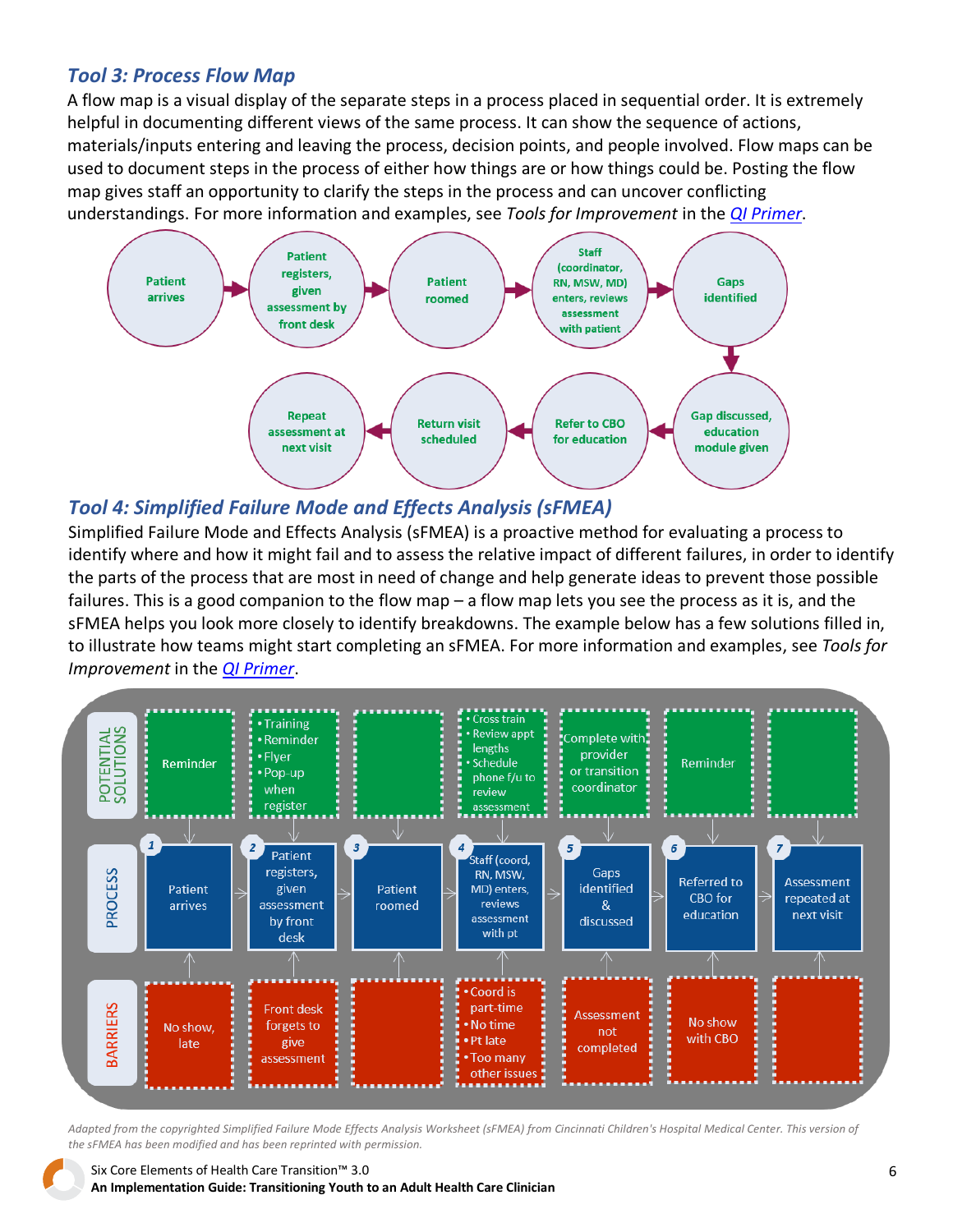#### *Tool 5: PDSA Cycles*

PDSA cycles are a structured test of a process change. These are meant to be done rapidly, for example one patient, one afternoon, with one doctor. To accelerate learning and improvement, small tests with reflection allow for change ideas to be adapted, adopted, or abandoned easily within busy healthcare settings. Learning to do rapid cycle testing is key to keeping the momentum going; it is not necessary to schedule a full separate meeting, just a quick huddle allows teams to plan the next cycle. For more detailed explanation and a blank form, see *Model for Improvement* in the *[QI Primer](https://gottransition.org/6ce/quality-improvement-primer)*. This effort includes:

- **Plan** the test: who, what, where, when;
- **Do** try the change and observe what happens;
- **Study** reflect on what was learned from the test; and
- **Act** decide next steps based on the reflection.

#### *Examples of Ideas to Test*

- Test the readiness assessment on one patient
- Test the process of completing readiness assessment on one patient



*Adapted from AHEC QI 101, a Quality Improvement course sponsored by Charlotte Area Health Education Center.*

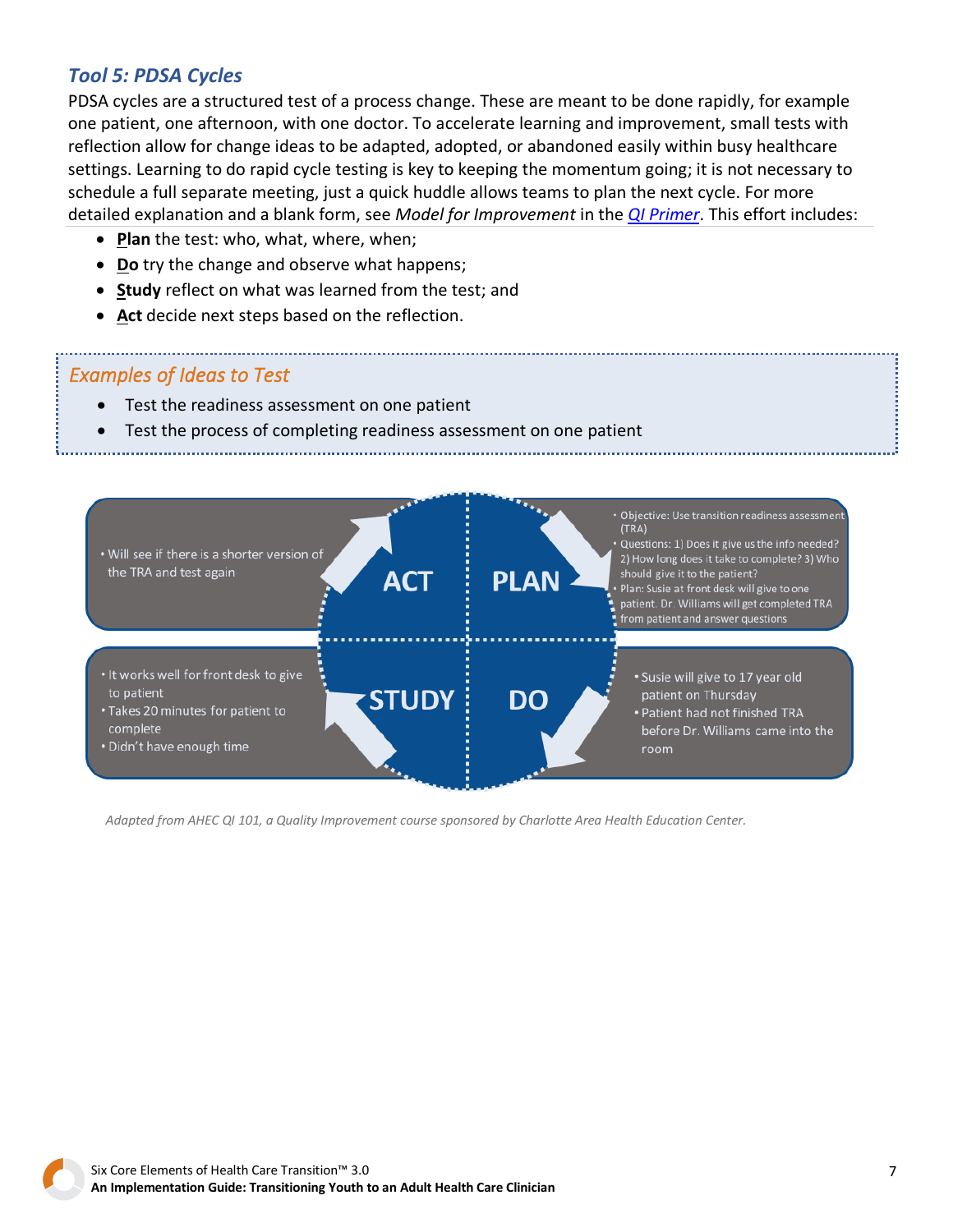## Quality Improvement Measurement

This step will sometimes be informal, while other situations will require a more formal process. Tracking your progress can be as simple as using a check sheet for a short period of time or a more formal use of a run chart which displays improvement over time. Specifically, the Current Assessment of HCT Activities or the HCT Process Measurement Tool in the Six Core Elements package can be used by teams to track progress of specific core elements or the overall HCT process. For more information and examples, see *Measuring for Improvement* in the *[QI Primer](https://gottransition.org/6ce/quality-improvement-primer)*.

#### *Example Data Collection Check Sheet*

- $\Box$  Assess the need for education
	- $\circ$  Have clinician track for 1 week the number of patients who have a gap identified
	- o Track the areas in which gaps appear
- $\Box$  Track the number of patients who complete the education module
- $\Box$  Track the number of patients referred to a CBO for further education
- $\Box$  If possible, track the number of patients the CBO sees from referrals
- $\Box$  Note what is achieved by either the module or the CBO referral

|                              | Mon | <b>Tues</b> | Wed | <b>Thurs</b> | Fri |
|------------------------------|-----|-------------|-----|--------------|-----|
| # pts put in database        |     |             |     |              |     |
| $\mid$ # pts finished module |     |             |     |              |     |
| # pts referred to CBO        |     |             |     |              |     |

Data display is important for teams to assess the impact of the changes they are making. In QI, run charts are most often used. Run charts are a dynamic display of data over time. They require no statistical calculations and should be easily understood. Use a clear title. Data points are plotted around a median line. When possible, adding annotations to the chart to explain when certain changes were introduced can make the chart more informative and robust.



### Sustain & Spread

For strategies on how to sustain and spread your work, please see Steps 6 and 7 in *[How to Implement the](https://gottransition.org/6ce/how-to-implement)  [Six Core Elements of Health Care Transition](https://gottransition.org/6ce/how-to-implement)*.

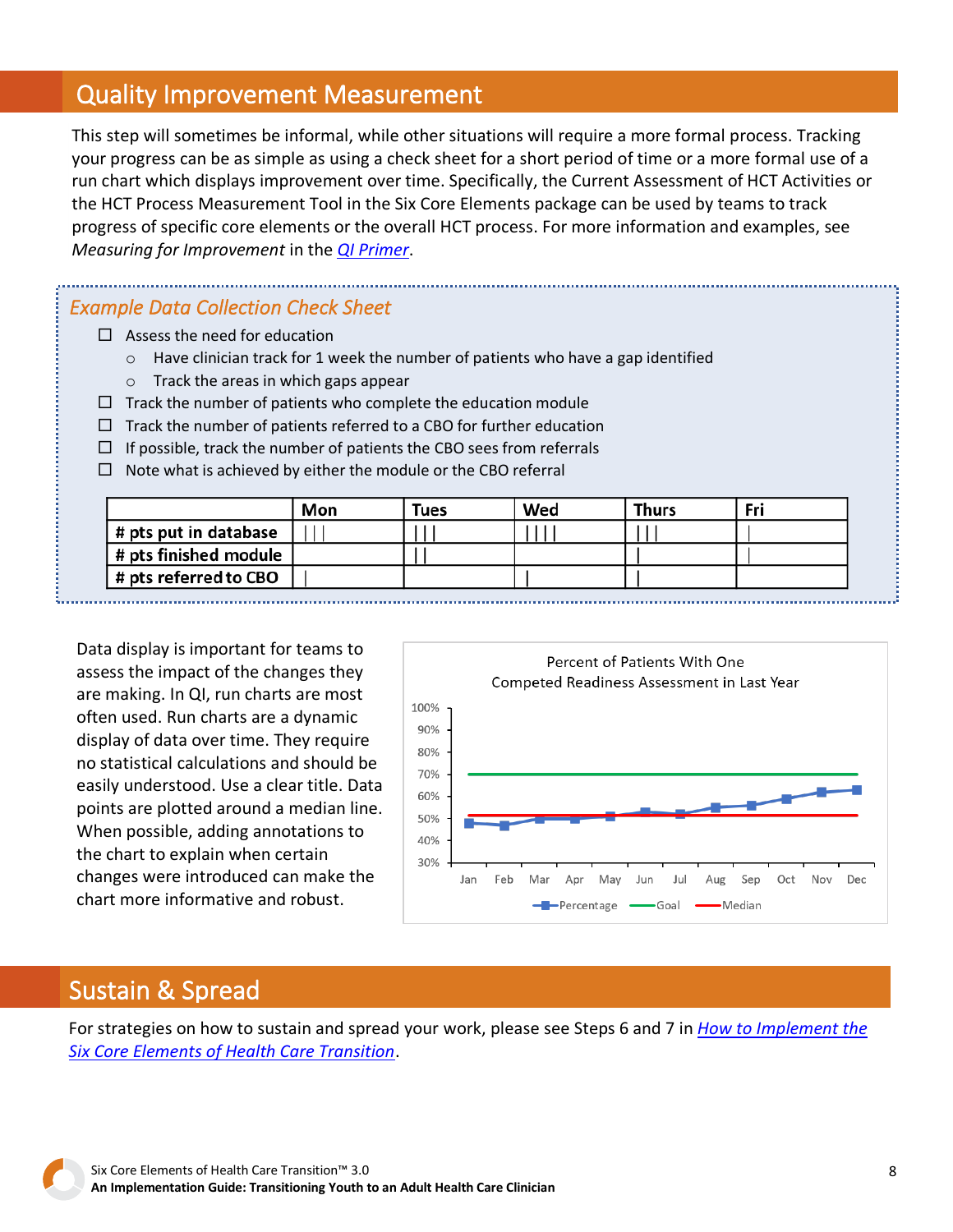# *III. Sample Transition Readiness Assessments*

#### <span id="page-8-0"></span>*Sample Transition Readiness Assessments from the Six Core Elements of HCT*

- Sample transition readiness assessment for youth from Got Transition's "Transitioning Youth to an Adult Health Care Clinician" *(click [here\)](https://gottransition.org/6ce/leaving-readiness-assessment-youth)*
- Sample transition readiness assessment for parents/caregivers from Got Transition's "Transitioning Youth to an Adult Health Care Clinician" *(click [here\)](https://gottransition.org/6ce/leaving-readiness-assessment-parent)*

#### *Sample Transition Readiness Assessments for Youth with Specific Conditions*

- Sample transition readiness assessment for youth with intellectual and developmental disabilities from the American College of Physicians *(click [here\)](https://www.acponline.org/system/files/documents/clinical_information/high_value_care/clinician_resources/pediatric_adult_care_transitions/gim_dd/idd_transitions_tools.pdf)*
- Additional condition-specific transition readiness assessments from the American College of Physicians *(click [here\)](https://www.acponline.org/clinical-information/high-value-care/resources-for-clinicians/pediatric-to-adult-care-transitions-initiative/condition-specific-tools)*

#### *Sample Transition Readiness Assessments for School Health Settings*

- Sample transition readiness assessment for students from Children's National Medical Center's school-based health centers *(click [here\)](https://gottransition.org/resource/sample-TRA-SBHC-ChildrensNational)*
- Sample transition readiness assessment for students receiving mental and behavioral services from Mary's Center's school mental health program *(click [here\)](https://gottransition.org/resource/sample-TRA-MentalHealth-MarysCenter)*
- Sample health care transition readiness assessment for students with an Individualized Education Program (IEP) from Got Transition *(click [here\)](https://gottransition.org/resourceGet.cfm?id=526)* and sample goals for educators to use in the IEP *(clic[k her](https://gottransition.org/resourceGet.cfm?id=528)*e*)*